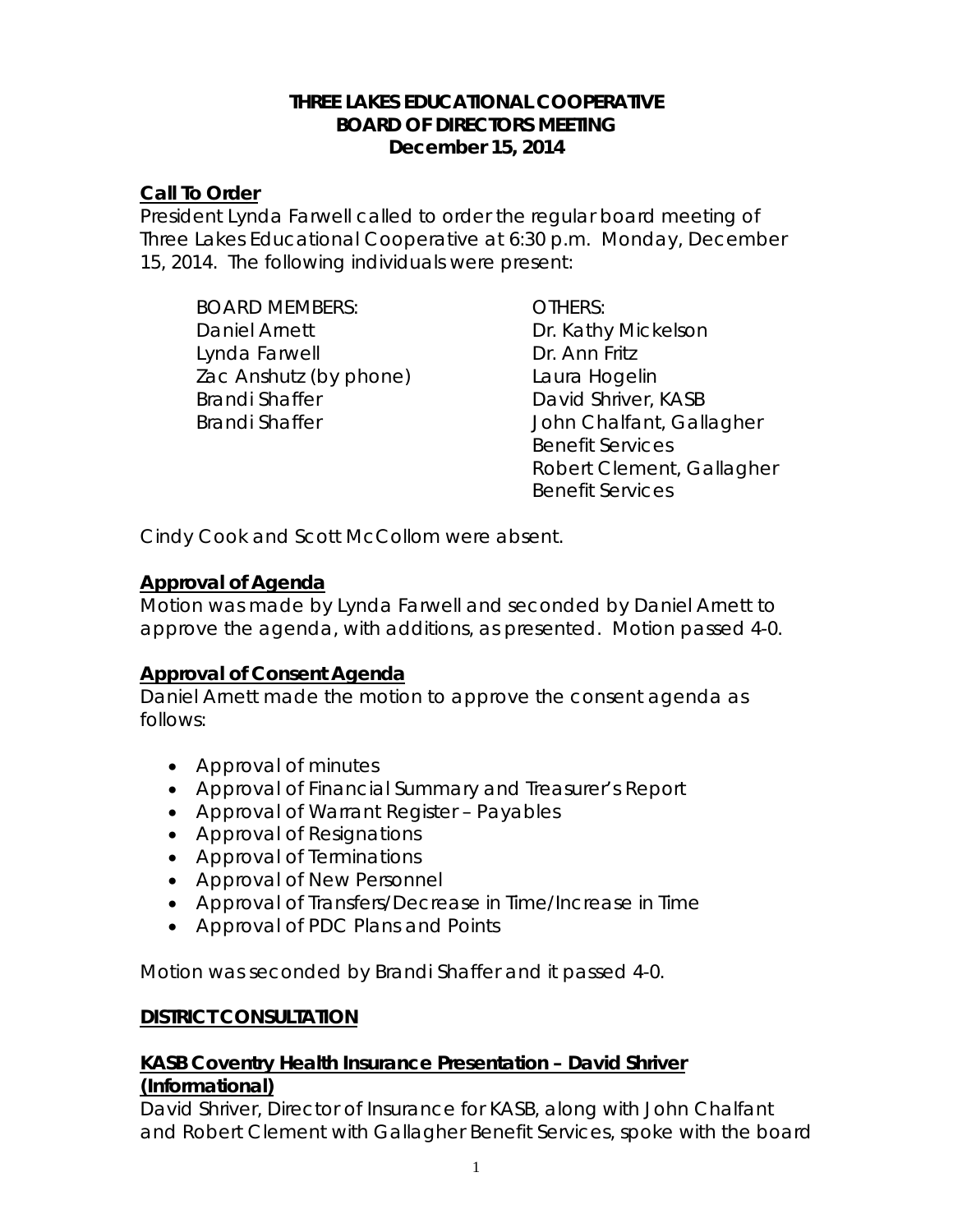concerning the possibility of establishing a state-wide pool for educational institutions to assist in meeting the new ACA mandate of providing health insurance for classified employees working 30 hours per week or more. Gallagher Benefit Services has health insurance resources available through six individual companies. TLEC will need to submit employee health assessment profiles to KASB by February 1st. Once the health assessment profiles are submitted, Mr. Shriver will be able to obtain additional information regarding premiums and packages to share with the board.

*(Mr. Shriver, Mr. Chalfant and Mr. Clement left the meeting at 7:25 p.m.)*

# **Imagination Library – (Informational)**

The Dolly Parton Imagination Library will provide a free, age-appropriate book each month to children who are enrolled in the program. TLEC promotes this program through our Infant/Toddler services. Information was shared with the superintendents about this resource.

# **December 1 Headcount by District (Informational)**

December 1 headcount information was shared with the board. At this time, TLEC is serving 741 students, down from last year's total of 766 students on December 1.

### **Proposed Zoning Change – TLEC West (Informational)**

TLEC has received notification of a proposed change in zoning from "light industrial" to "heavy industrial" for TLEC West. The change is prompted by a request to store fireworks in the old Budweiser plant across the street. A hearing will be held on December 17<sup>th</sup> to receive public comments. Dr. Mickelson plans to attend the hearing.

# **Superintendent/Board Member Discussion Items**

• *Review of Inclement Weather Procedures*

After receiving district outreach call system information from the superintendents, an e-mail was sent to all TLEC staff notifying them of their responsibility to make sure their contact information has been shared with the appropriate district personnel in the event of inclement weather.

• *Insurance*

Preliminary BCBS insurance information was shared with the superintendents and will be shared with the board in January.

• *Paraeducator Support for Extracurricular Activities*

The process for obtaining paraeducator support for students involved in extracurricular activities was discussed with the superintendents. It was